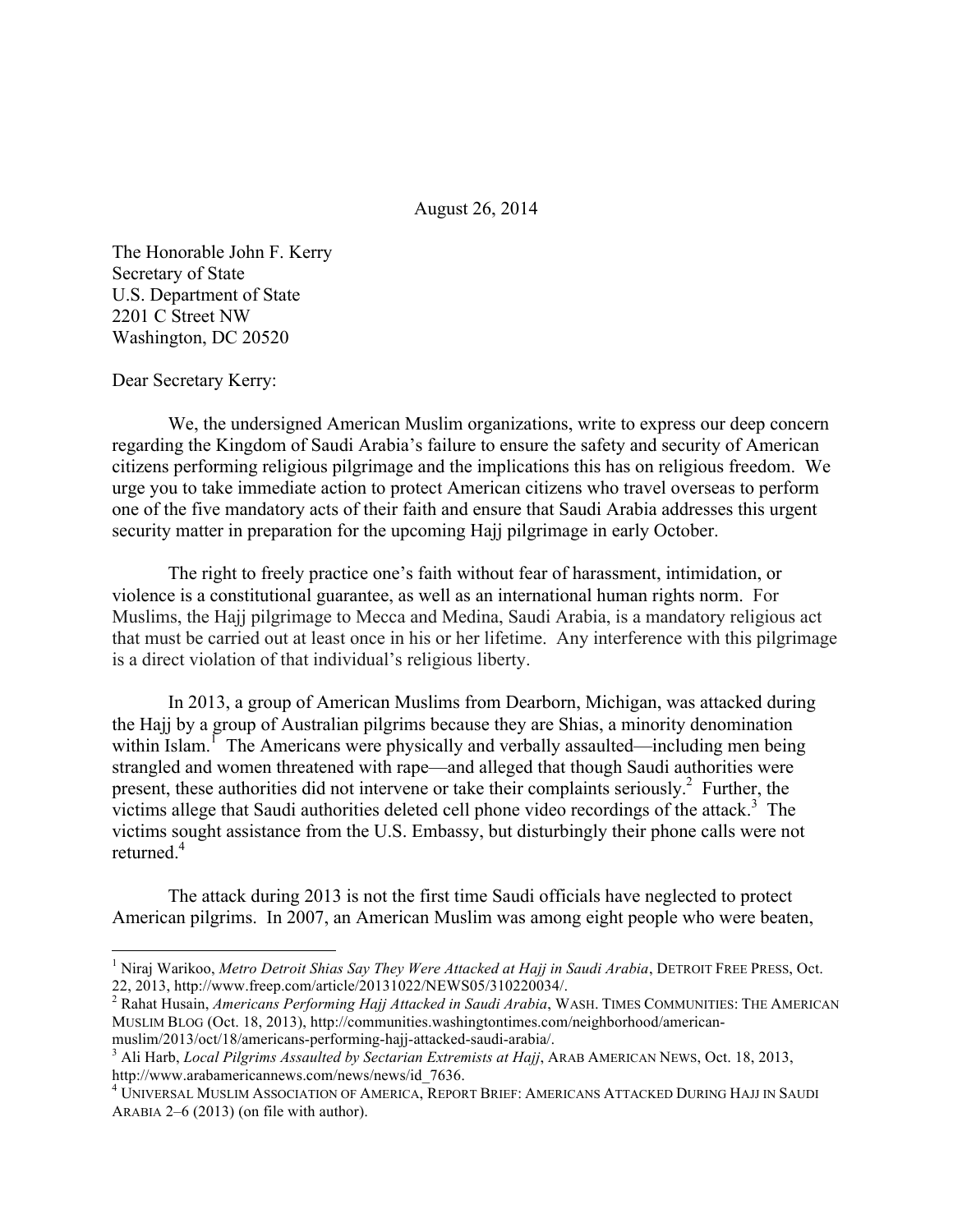The Honorable John F. Kerry August 26, 2014 Page 2 of 3

detained, and denied access to their embassies or relatives by the Saudi religious police for participating in Shia-style prayers. 5

Every American citizen traveling or living abroad should have full assurance that the U.S. government will come vigorously to his or her defense if they are unjustly detained, attacked, or harassed by local authorities. These protections, including but not limited to meaningful access to full consular services, must be afforded to all American citizens visiting Saudi Arabia to perform the Hajj.

We respectfully request that you take steps necessary to ensure that all American Muslims will be fully protected during the upcoming Hajj pilgrimage, scheduled to begin in October.

Thank you for your attention to this matter. We look forward to your response.

Sincerely,

Al-Baqee Organization Al-Hakim Foundation American Muslim Advisory Council American Muslim Voice Arab American Association of New York Council on American-Islamic Relations Emerge USA Freemuslim Association, Inc. Georgia Association of Muslim Lawyers Imam Mahdi Association of Marjaeya Imam Shirazi World Foundation Imamia Medics International Islamic Networks Group Mainstay Foundation Michigan Muslim Bar Association Michigan Muslim Community Council Muslim Advocates Muslim Peace Fellowship Muslim Progressive Traditionalist Alliance Muslim Public Affairs Council Muslims for Peace, Inc. New England Muslim Bar Association

<sup>5</sup> 8 Shiites Say Saudi Religious Police Beat Them, N.Y. TIMES, Aug. 11, 2007, http://query.nytimes.com/gst/abstract.html?res=9D0CE4DD1E3BF932A2575BC0A9619C8B63; Romina Spina, *Shiite Pilgrims Demand Torture Inquiry*, USA TODAY, Aug. 11, 2007, http://usatoday30.usatoday.com/news/topstories/2007-08-10-704536022\_x.htm.